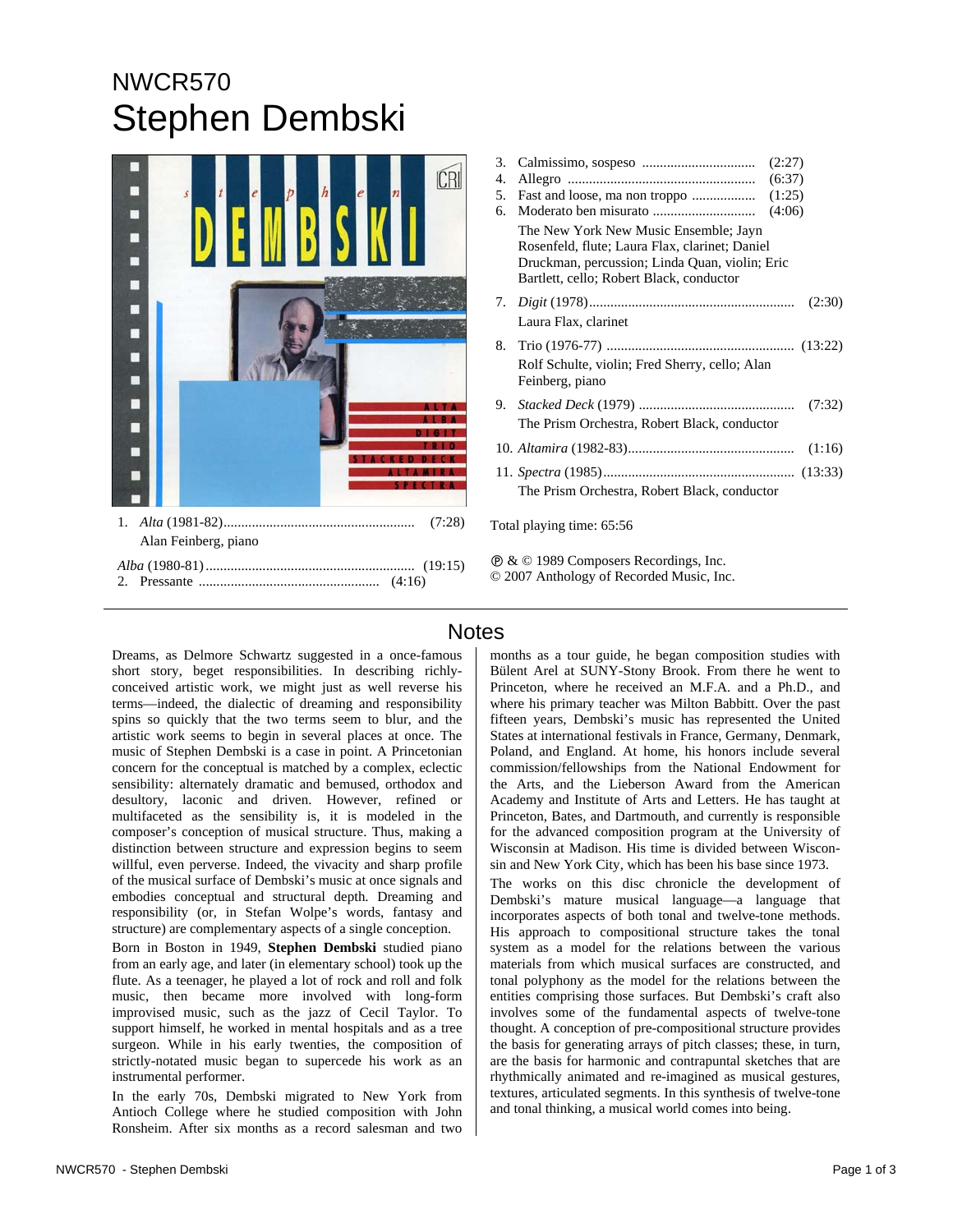The language spoken there is a hybrid of twelve-tone and tonal languages rather than a dialect of either. This hybrid aims to invoke, or perhaps more to the point, to possess through an act of reconstruction, some of the traditional distinctions of earlier music—such as the fundamental distinction between "harmony" and "line."

However, the music is hybrid in another sense as well. It mixes a conservative, modernist strain with irreverent, postmodern pleasures: an arch, self-regarding wit, a disdain for teleology, and an indulgence of the pleasures of merely circulating. Insisting on idiosyncratic, clearly delineated conceptions at each stage of composition structuring, Dembski's music lays claim to an original compositional voice.

The pieces performed on this disc fall into three generic categories: solo works (*Alta, Digit, Altamira*), chamber (*Alba*  and the Trio), and orchestral works (*Stacked Deck* and *Spectra*). Dembski treats each of the three genres distinctly, each as an opportunity to consider particular compositional questions and challenges.

For example, the solo works develop from an apparent paradox: that rhythmic structure can be articulated when rhythm has been "neutralized," by regularizing the rhythmic surface in a one-part texture. *Altamira* (1983) is, in a sense, the purest embodiment of this paradox, *Digit* (1978), the most elaborate—an instrumental obbligato is added to the "neutralized" line—while *Alta* (1981) is the most extended and developed. In all three pieces, the rhythm of repetition of pitches and the rhythm of structural displacements within the compound line articulate a rich rhythmic structure over the "neutral" surface.

*Digit* and *Altamira* share another similarity—their realization by an anachronistic technology. In the former composition, the technology in question is an old-fashioned digital sound synthesis program, Music 4B for the IBM 360-91 computer. In the latter, the sound processor is a mechanical Swiss music box movement, mounted in a case made by the luthier Ben Pyne. *Altamira* is adapted from the opening, middle, and close of *Alta,* which, in its primary incarnation, was written for Alan Feinberg. A juxtaposition of *Alta* and *Altamira* reveals another rhythmic dimension in these "rhythmless" pieces: the resonances of the instruments themselves articulate rhythm as they emphasize different events and imply different harmonic effects in the two realizations.

The chamber works, *Alba* (1980, commissioned by the National Endowment for the Arts and the New York New Music Ensemble) and the Trio (written in 1977 for the New York New Music Ensemble) are, in several respects, flip sides of Dembski's compositional personality. The former is episodic and mercurial in sensibility, fitfully alternating between static and progressive structural unfoldings. The latter is taut, overly dramatic, organic. Both pieces move from one compositional technique to another: The Trio begins as a twelve-tone piece and ends with a structure based on unordered collection of seven or eight pitches. *Alba* begins with such "collection" music but finally, within its third movement, comes to embody Dembski's own original synthesis of collection and order structuring. The emergence of the new language is a refinement rather than a renunciation of the composer's idiom. There are no "interplanetary breezes" of the sort felt in the latter part of Schoenberg's *Second Quartet*.

The orchestral works, *Stacked Deck* (written for Efrain Guigui's Vox Nova in 1979) and *Spectra* (written for Robert Black's Prism Orchestra in 1985), recapitulate some of the pitch-structural issues of *Alba* on a large scale and with an enlarged orchestral palette. Indeed, the orchestral pieces seem especially ambitious and public—at least in part due to the beauty and intricacy of their instrumental craft and their protean timbral and textural inventiveness. Like the opening of *Alba, Stacked Deck* is "collection" music; *Spectra* tests the potential of the newer, more fully-evolved pitch structuring method at work in the conclusion of *Alba.* Unlike *Alba,*  however, the orchestral works seem to maintain a single persona throughout. The consistency of technique in these orchestral works is paralleled by an especially refined sense of gestural and textural pacing.

Harmony and line, collection and order, articulation and continuity, progress and stasis, sobriety and wit—distinctions in so many different domains are at play in Stephen Dembki's music. Such distinctions, like the dialectic of dreaming and responsibility, reflect the multi-dimensionality of musical thought. But dreaming of the responsibilities in dreams, Dembski has provided us with a group of works that questions our habits of distinction-making, at the same time that it relies upon and confirms them. And experiencing this final paradox lost and regained, of calling into question even while confirming, is one of those post-modern pleasures that will call us back to (dream with) such works of art again and again.

—*Martin Brody*